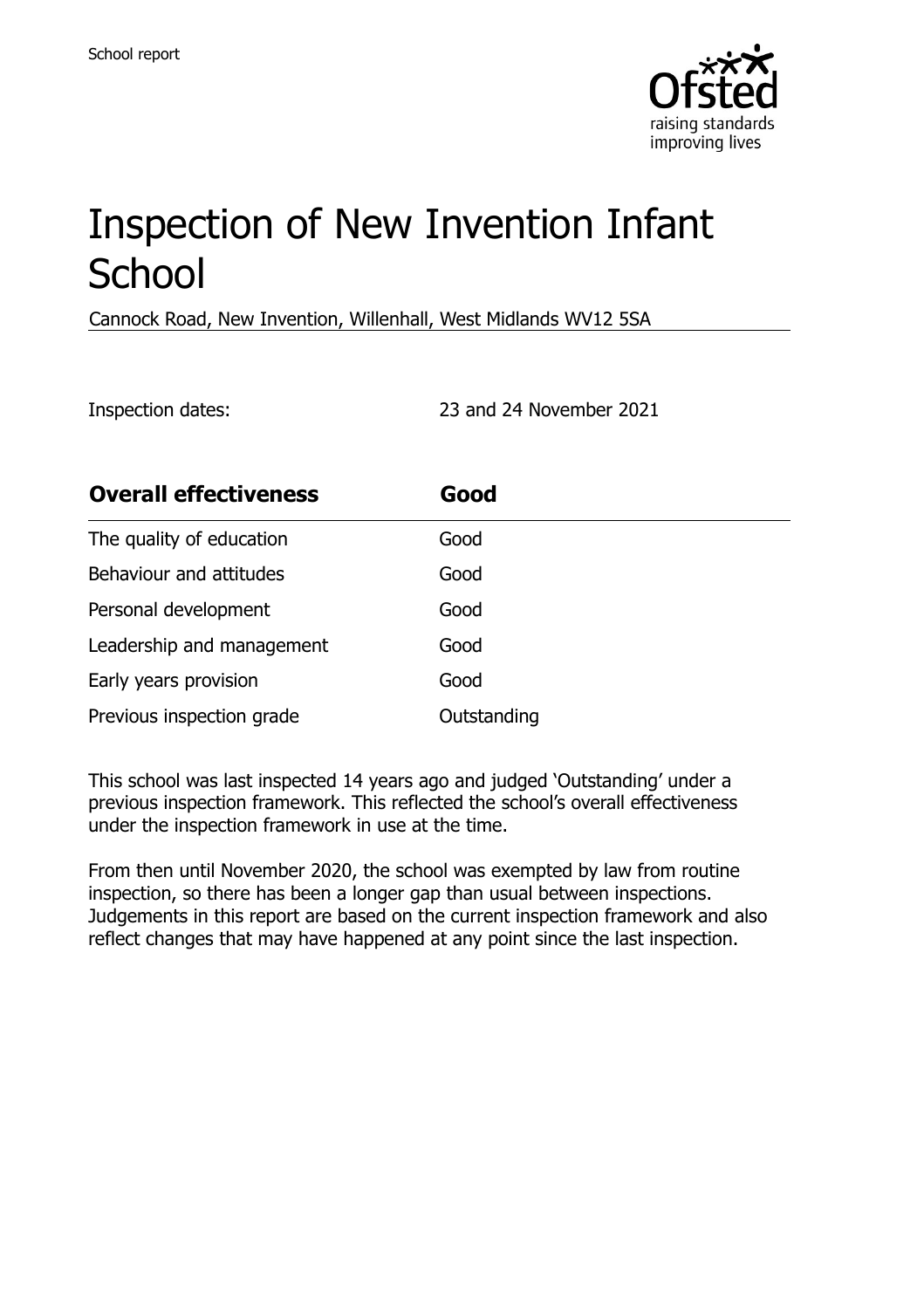

# **What is it like to attend this school?**

Leaders want the very best for pupils in this welcoming and friendly school. They ensure that pupils' early experiences of education are happy and memorable. Staff and pupils put into practice the school's motto - 'we can… we will… together'. Everyone works together to make the school a busy and purposeful place.

Pupils work and play together well. Adults treat pupils with respect. Pupils follow this positive example by being kind to each other. Those who need extra help to manage their behaviour are supported very well. This means that there is very little disruption to learning.

Pupils understand what bullying is and say that they always tell staff if it happens. Leaders deal with any concerns quickly to ensure that pupils and families get the support they need. Pupils learn how to keep themselves safe and learn to say 'no' if they ever feel unsafe. As one parent stated, 'At school, they are safe, happy and well looked after.'

Pupils learn about the wider world. They appreciate experiences such as visiting the library. They take on extra responsibilities such as being school councillors. These experiences are helping them to build independence and confidence.

#### **What does the school do well and what does it need to do better?**

Leaders have introduced a high-quality curriculum that is ambitious for all pupils. Curriculum leaders have set out clearly the knowledge that pupils need to remember in each subject. They have considered the order in which this content is taught and ensured that it builds logically each year.

Staff know how to teach the curriculum well. They use strategies to help pupils remember the key information that they need to know. For instance, teachers revise important vocabulary and recap knowledge regularly. These strategies help even the youngest children to learn well. For example, children in Nursery learn vocabulary to explain where objects are in relation to other things. They are then encouraged to use this language in a broad range of activities. As a result, children begin to use these words as part of their everyday speech.

Leaders had introduced a programme to further develop teachers' knowledge of subject-specific content. However, the pandemic disrupted this training programme. This means that not all staff have developed the same level of expertise across all areas of the curriculum.

Staff make adaptations to help pupils with special educational needs and/or disabilities (SEND) to access the curriculum. Sometimes these adaptations include the use of extra resources. For example, in mathematics, some pupils use physical resources to represent numbers. This helps them visualise the calculations that they are working on. In addition, teachers talk to pupils with SEND, before lessons, to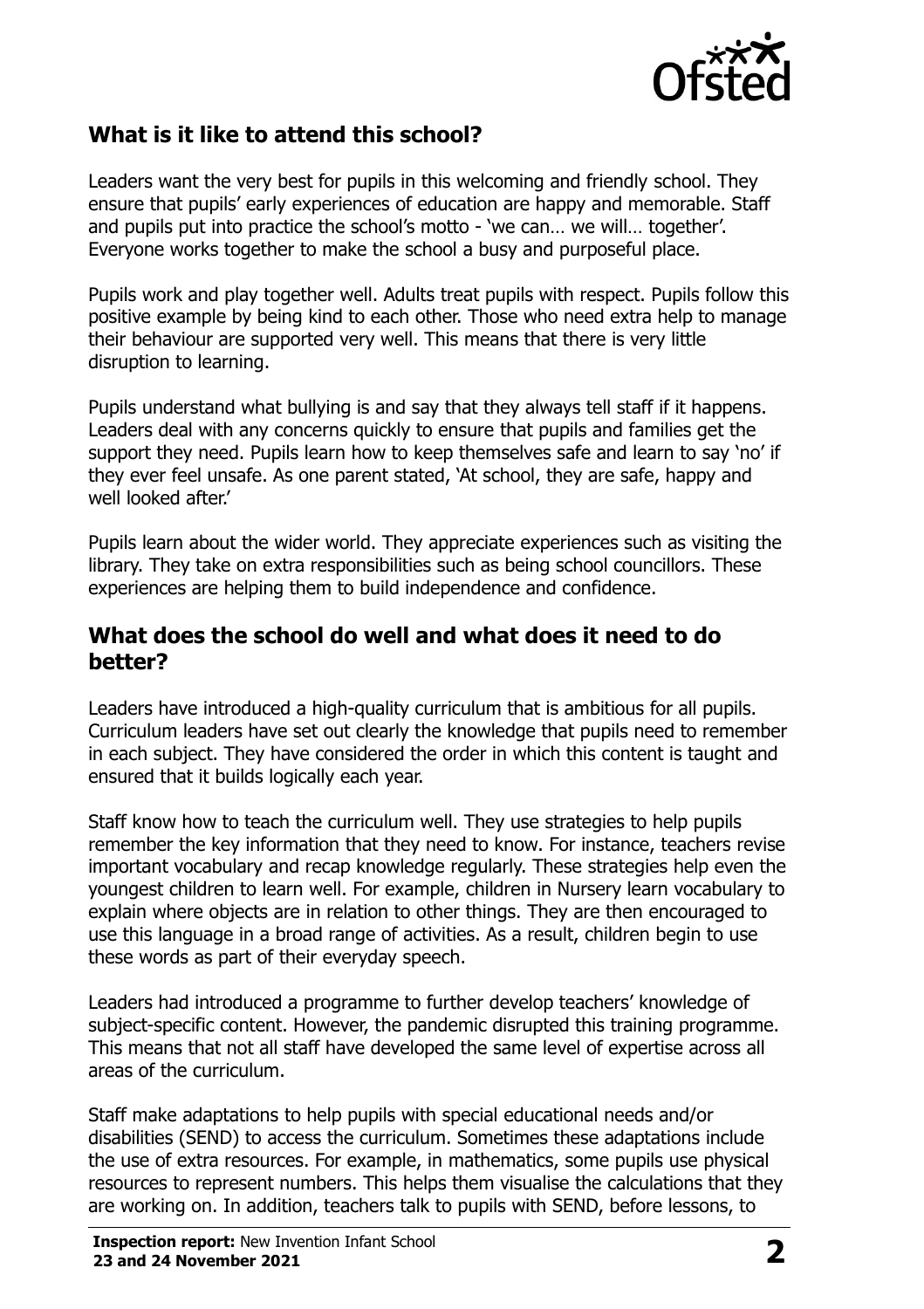

explain tasks in advance. This helps these pupils to engage well in lessons and ensures that they learn well.

Leaders have recently introduced a new approach to teaching reading. All staff, including senior leaders, now teach phonics. Some staff are still building their confidence in how to deliver the new approach. The curriculum leader works with these staff to develop their expertise. This is helping to ensure that pupils benefit from consistent teaching. However, leaders have identified that many pupils are behind where they would usually expect them to be. They have taken steps to help these pupils catch up. This is helping all pupils to make progress: they are becoming better readers over time.

The school's behaviour policy places emphasis on promoting positive behaviour. Staff are alert to pupils doing the right thing and commend them for this straightaway. This approach is working well. Classrooms are calm and pupils concentrate on their tasks. Occasionally, when pupils are distracted or lose focus, staff quickly bring their attention back to the purpose of the lesson.

Leaders use the curriculum to teach pupils about personal characteristics and values. Pupils learn, in their 'pieces of me' lessons, about the importance of respect for, and tolerance of, other people. They learn about different religions and faiths of the world. In addition, the curriculum includes opportunities for pupils to put these values into practice. For example, pupils visited a local care home to read and sing to its residents.

Governors work with leaders to ensure that the school fulfils its statutory duties. They have a clear rationale about how school funds are used, and provide meaningful strategic oversight of key decision-making. Governors and leaders take their responsibility to promote staff well-being very seriously. They have put steps in place to reduce teachers' workload. The majority of staff appreciate this and feel that their work is valued.

#### **Safeguarding**

The arrangements for safeguarding are effective.

There is a strong culture of safeguarding at the school. Staff and governors have clear roles and understand them well. Leaders have made safeguarding everyone's responsibility. Staff act quickly and take the necessary steps when they have concerns about a pupil. Leaders work well with external services. This work ensures that families and pupils get the help that they need.

Staff use the curriculum to teach pupils how to keep themselves safe. This includes learning about how to keep safe when working or playing online.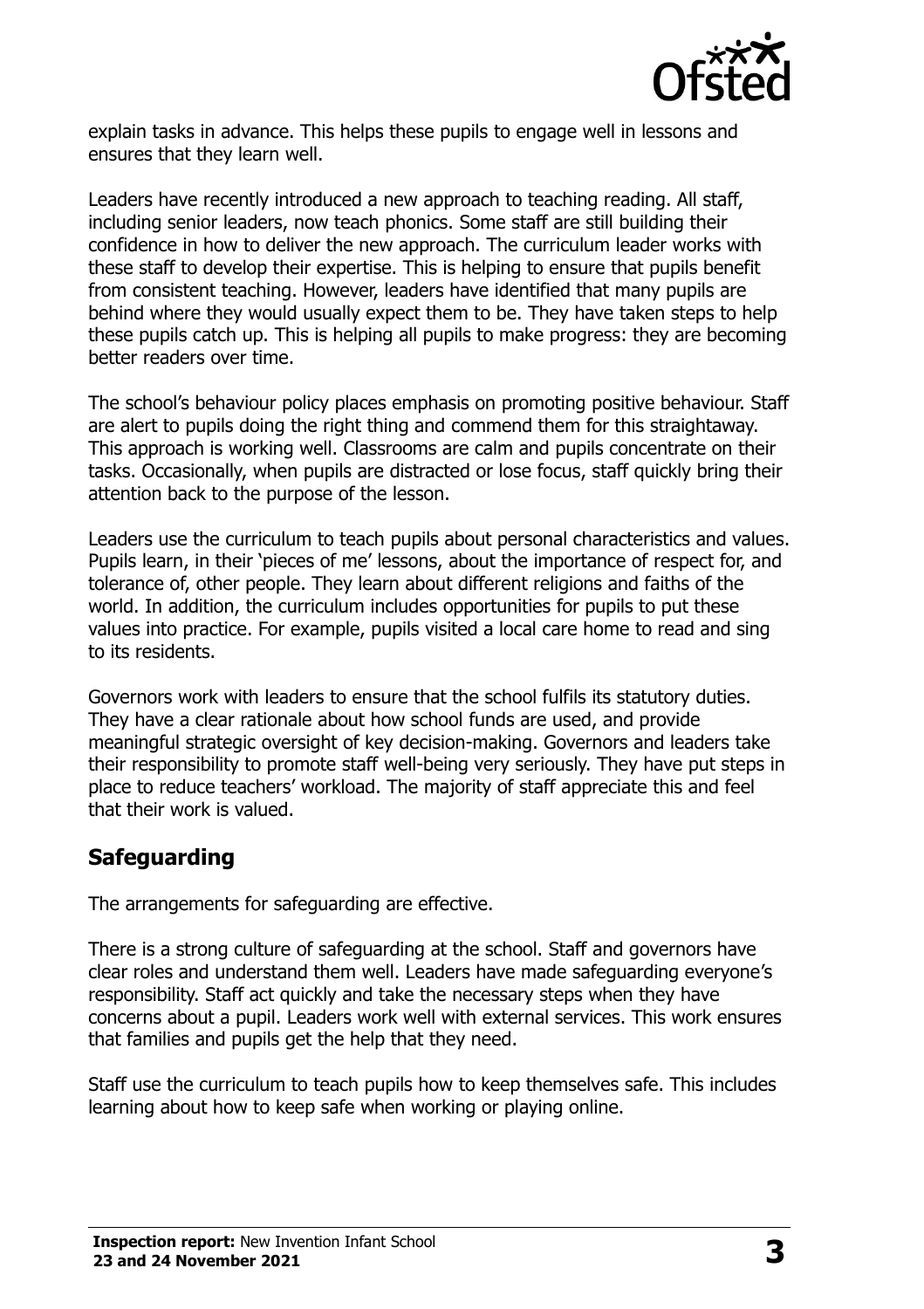

# **What does the school need to do to improve?**

#### **(Information for the school and appropriate authority)**

■ Staff knowledge in some subjects is still developing. This means that they are not always confident when teaching these subjects. Leaders should provide further opportunities for staff to deepen their subject expertise.

### **How can I feed back my views?**

You can use [Ofsted Parent View](http://parentview.ofsted.gov.uk/) to give Ofsted your opinion on your child's school, or to find out what other parents and carers think. We use information from Ofsted Parent View when deciding which schools to inspect, when to inspect them and as part of their inspection.

The Department for Education has further *quidance* on how to complain about a school.

If you are the school and you are not happy with the inspection or the report, you can [complain to Ofsted.](http://www.gov.uk/complain-ofsted-report)

### **Further information**

You can search for [published performance information](http://www.compare-school-performance.service.gov.uk/) about the school.

In the report, '[disadvantaged pupils](http://www.gov.uk/guidance/pupil-premium-information-for-schools-and-alternative-provision-settings)' refers to those pupils who attract government pupil premium funding: pupils claiming free school meals at any point in the last six years and pupils in care or who left care through adoption or another formal route.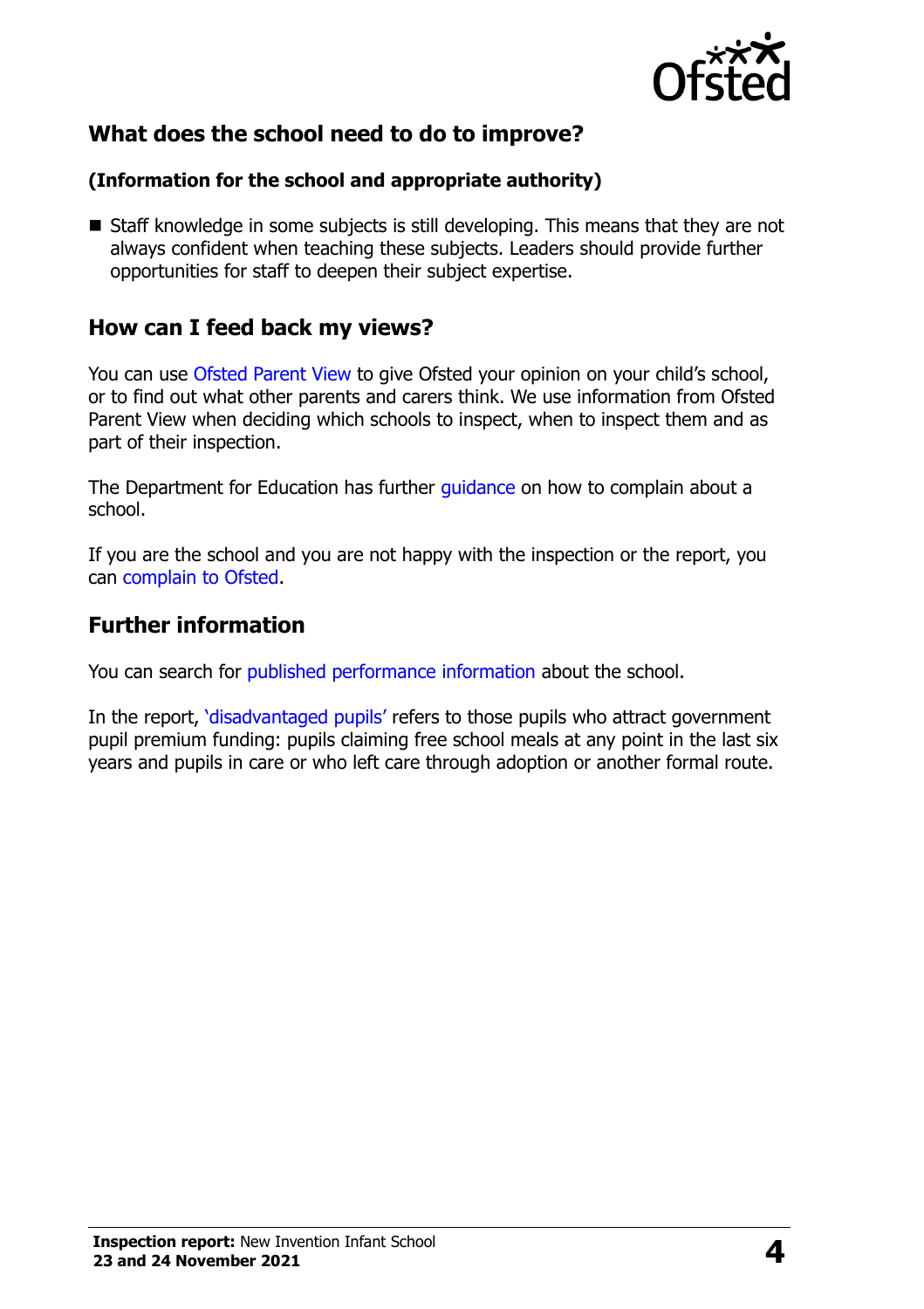

# **School details**

| Unique reference number             | 104187                                                               |
|-------------------------------------|----------------------------------------------------------------------|
| <b>Local authority</b>              | Walsall                                                              |
| <b>Inspection number</b>            | 10199356                                                             |
| <b>Type of school</b>               | Infant                                                               |
| <b>School category</b>              | Community                                                            |
| Age range of pupils                 | $3$ to $7$                                                           |
| <b>Gender of pupils</b>             | Mixed                                                                |
| Number of pupils on the school roll | 333                                                                  |
| <b>Appropriate authority</b>        | The governing body                                                   |
| <b>Chair of governing body</b>      | Carol Hunt                                                           |
| <b>Headteacher</b>                  | Debbie Naffati                                                       |
| Website                             | www.invention-i.walsall.sch.uk                                       |
| Date of previous inspection         | 30 January 2007, under section 5 of the<br><b>Education Act 2005</b> |

# **Information about this school**

- The school runs a breakfast club and an after-school club.
- A new chair of governors started in September 2021.

#### **Information about this inspection**

The inspectors carried out this inspection under section 5 of the Education Act 2005.

This was the first routine inspection the school had received since the COVID-19 pandemic began. Inspectors discussed the impact of the pandemic with school Leaders, and have taken that into account in their evaluation.

- Inspectors met with the headteacher and three assistant headteachers. The lead inspector met with two governors.
- The lead inspector met with a representative of the local authority.
- **Inspectors carried out deep dives in reading, mathematics, science and physical** education. For each deep dive, inspectors looked at curriculum planning and spoke to leaders about the subjects that they lead. They visited a sample of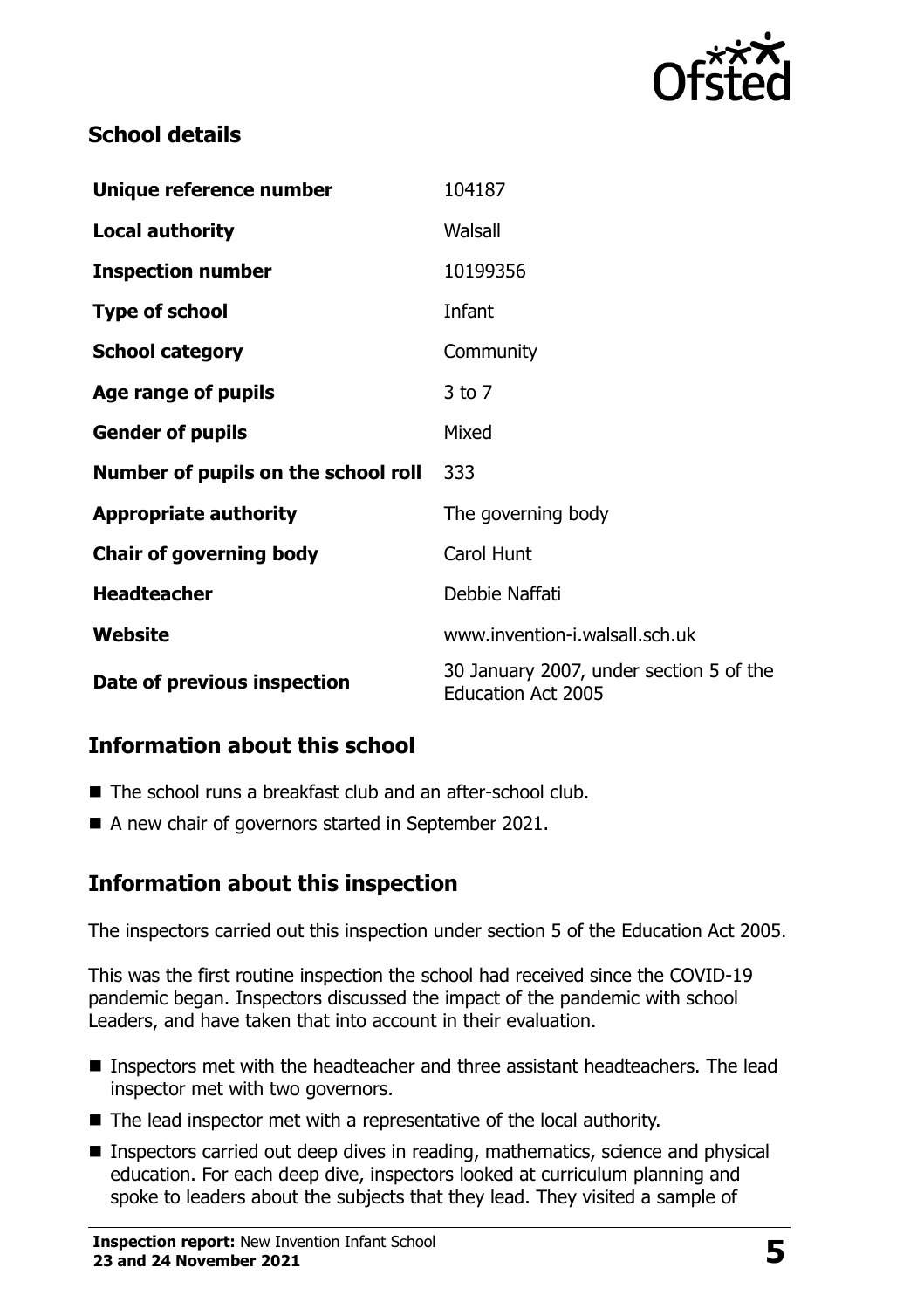

lessons, spoke to teachers, spoke to some pupils about their learning and looked at samples of pupils' work.

- **Inspectors also looked at curriculum plans and spoke to leaders about some other** subjects.
- Inspectors reviewed a range of safeguarding information, including the school's safeguarding policy and single central record. The lead inspector spoke to the designated safeguarding lead and looked at records of safeguarding incidents.
- Inspectors considered responses on Ofsted's Parent View, including parents' freetext responses. Inspectors also took account of responses to the staff and pupil surveys.
- Inspectors visited the before-school provision and spoke to pupils who attend it.

#### **Inspection team**

| Jonathan Leonard, lead inspector | Her Majesty's Inspector |
|----------------------------------|-------------------------|
| Donna O'Toole                    | Ofsted Inspector        |
| Antony Bradshaw                  | Ofsted Inspector        |